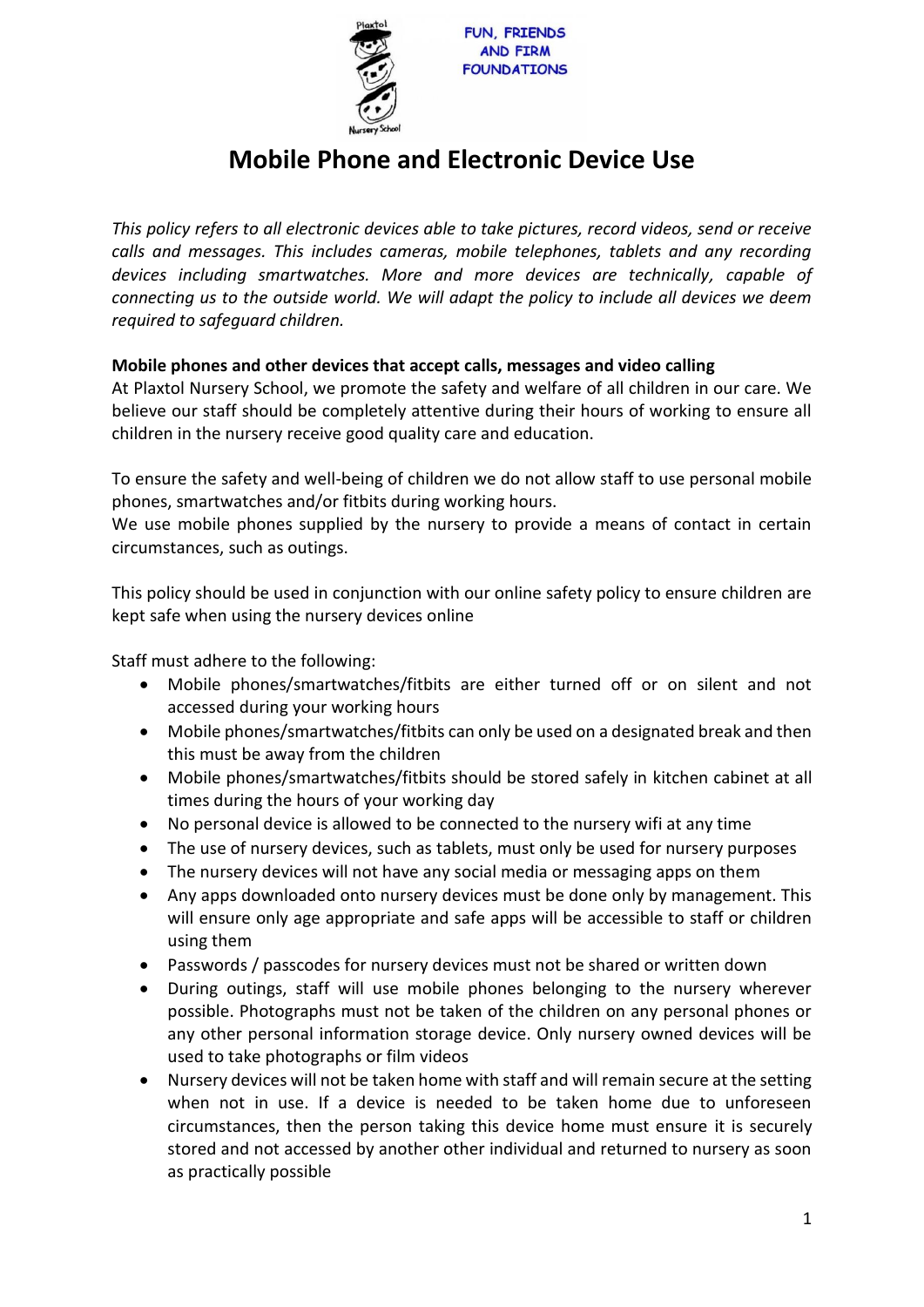### **Parents' and visitors' use of mobile phones and smartwatches**

Whilst we recognise that there may be emergency situations which necessitate the use of a mobile telephone, in order to ensure the safety and welfare of children in our care and share information about the child's day. However, parents and visitors are kindly asked to refrain from using their mobile telephones whilst in the nursery or when collecting or dropping off their children. If you are found to be using your phone inside the nursery premises you will be asked to finish the call or take the call outside.

We do this to ensure all children are safeguarded and the time for dropping off and picking up is a quality handover opportunity where we can share details about your child. Visitors are requested to leave their mobile phones or smart watches in the safety of the office where they will be locked away safely.

Parents are requested not to allow their child to wear or bring in devices that may take photographs or record videos or voices. This includes smart watches with these capabilities, such as Vtech. This ensures all children are safeguarded and also protects their property as it may get damaged or misplaced at the nursery.

### **Photographs and videos**

At Plaxtol Nursery School, we recognise that photographs and video recordings play a part in the life of the nursery. We ensure that any photographs or recordings (including CCTV) taken of children in our nursery are only done with prior written permission from each child's parent and only share photos with parents in a secure manner. We obtain this when each child is registered and we update it on a regular basis to ensure that this permission still stands.

We ask for individual permissions for photographs and video recordings for a range of purposes including: use in the child's learning journey; for display purposes; for promotion materials including our nursery website, brochure and the local press; and for security in relation to CCTV and the different social media platforms we use. We ensure that parents understand that where their child is also on another child's photograph, but not as the primary person, that may be used in another child's learning journey.

If a parent is not happy about one or more of these uses, we will respect their wishes and find alternative ways of recording their child's play or learning.

Staff are not permitted to take any photographs or recordings of a child on their own information storage devices e.g. cameras, mobiles, tablets or smartwatches and may only use those provided by the nursery. The nursery manager will monitor all photographs and recordings to ensure that the parents' wishes are met and children are safeguarded.

Photographs or videos recorded on nursery mobile devices will be transferred to the correct storage device to ensure no images are left on these mobile devices.

Parents, and children, are not permitted to use any recording device or camera (including those on mobile phones or smartwatches) on the nursery premises without the prior consent of the manager.